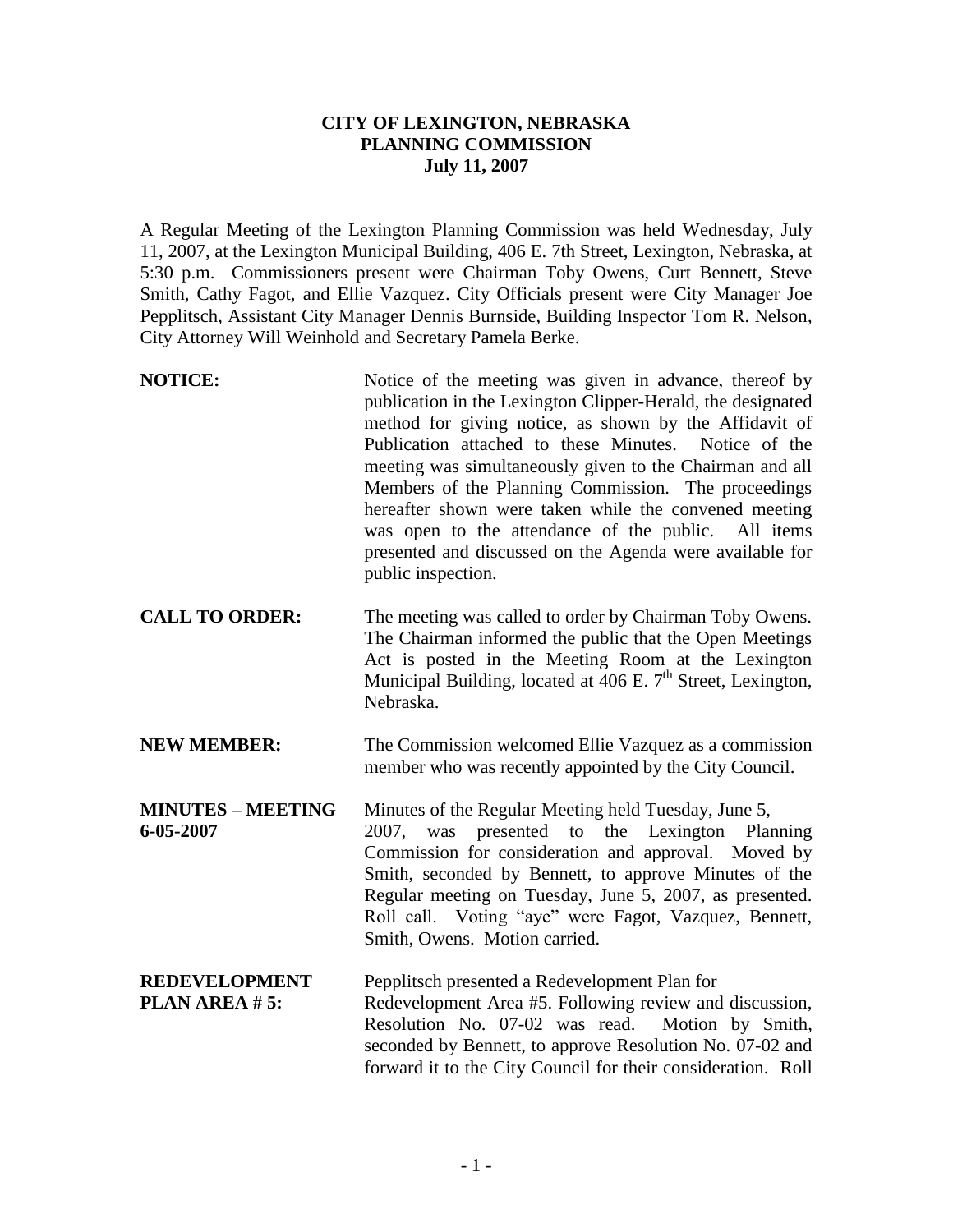call. Voting "aye" were Fagot, Vazquez, Bennett, Smith, Owens. Motion carried.

### LEXINGTON PLANNING COMMISSION

### **RESOLUTION NO. 07-02**

A RESOLUTION OF THE LEXINGTON PLANNING COMMISSION, MAKING RECOMMENDATIONS WITH RESPECT TO A REDEVELOPMENT PLAN FOR AN AREA IN THE CITY OF LEXINGTON PURSUANT TO THE NEBRASKA COMMUNITY DEVELOPMENT ACT.

WHEREAS, the Mayor and City Council of the City of Lexington, Nebraska, (the "City") by its Ordinance, created the Community Redevelopment Authority of the City of Lexington, Nebraska (the "Authority") pursuant to Sections 18-2101 through 18-2153, Reissue Revised Statutes of Nebraska, as amended (the "Act");

WHEREAS, the City has adopted and has in place a Comprehensive Plan, which includes a general plan for development of the City, within the meaning of Section 18- 2110 of the Act;

WHEREAS, the City adopted a resolution declaring an area in the southern portion of the City of Lexington (Redevelopment Area #5) as blighted and substandard in accordance with Section 18-2103 of the Act, after notice and hearing, as required by law

WHEREAS, the Authority has published notice inviting proposals for Redevelopment Contracts for consideration by the Authority pursuant to Section 18-2111 of the Act;

WHEREAS, the Authority has submitted a proposed Redevelopment Plan, attached hereto as Exhibit A, to this Planning Commission of the City of Lexington for recommendations with respect to the proposed Redevelopment Plan;

NOW, THEREFORE, BE IT RESOLVED BY THE LEXINGTON PLANNING COMMISSION, AS FOLLOWS: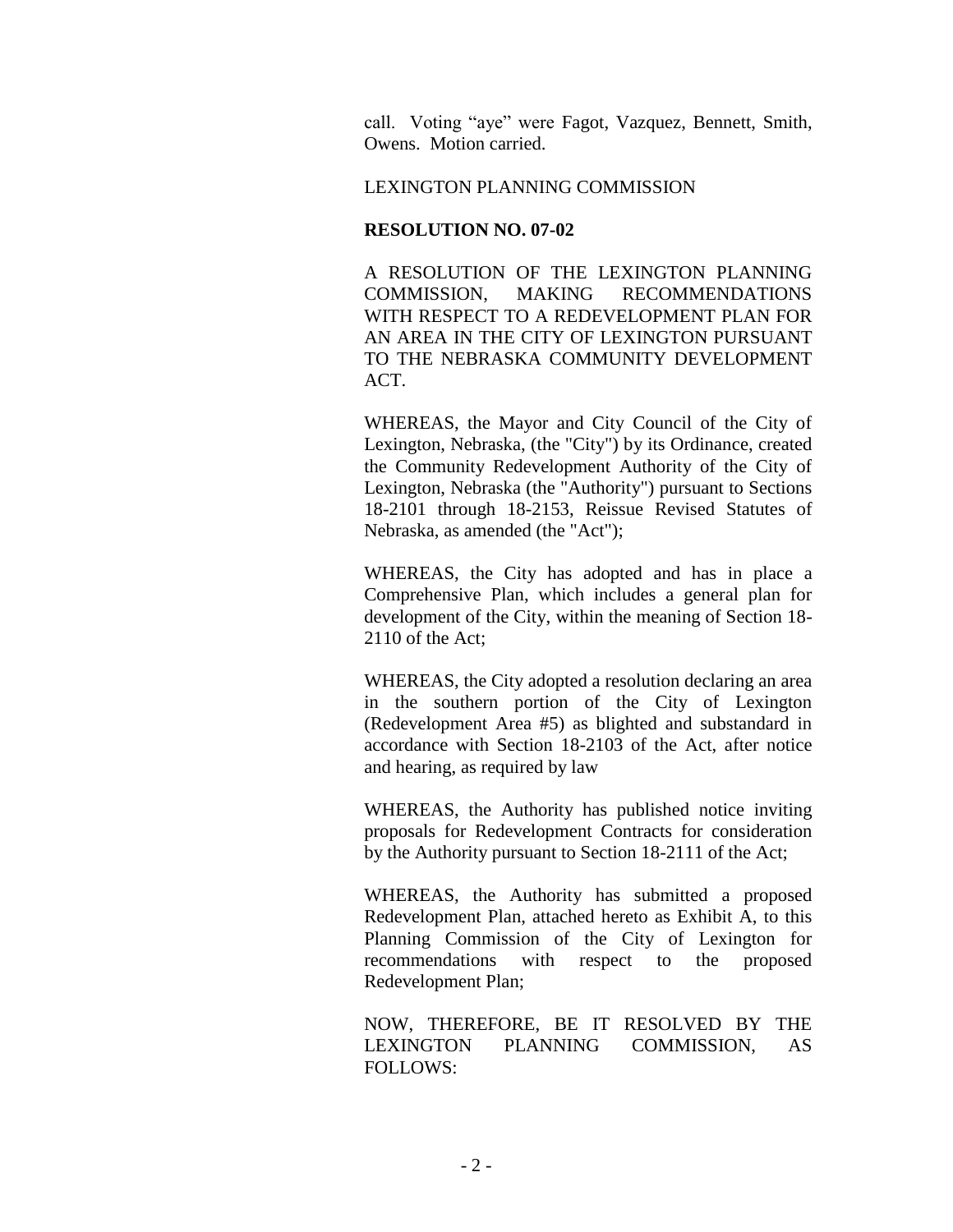RESOLVED, that the Planning Commission hereby makes the following findings with respect to the Redevelopment Plan:

1. The Planning Commission has reviewed the Redevelopment Plan as to its conformity with the general plan for the development of the City as a whole; and

2. The Planning Commission confirms that the area described in the Redevelopment Plan is blighted and substandard as defined in the Nebraska Community Development Law.

3. The Planning Commission finds that the Redevelopment Plan, if implemented, will help eliminate blight and substandard conditions in the area affected by the Plan.

4. The Planning Commission recommends the adoption and approval of the Redevelopment Plan, attached hereto as Exhibit A, with such amendments, additions and deletions as are deemed necessary by the Authority.

PASSED AND APPROVED by the Lexington Planning Commission this 11th day of July, 2007.

LEXINGTON PLANNING COMMISSION

Steven Smith Commission Member

Eli Vazquez Commission Member

Tobin Owens Commission Member

Curtis W. Bennett Commission Member

M. Catherine Fagot Commission Member

**PUBLIC HEARING -** Chairman Owens opened a public hearing on the rezoning **REZONE APPLICATION:** application submitted by Artemio Lopez to change the zoning of his residence at 211 West  $5<sup>th</sup>$  Street from C-3 to R-2. Burnside reviewed the zoning map of that area and